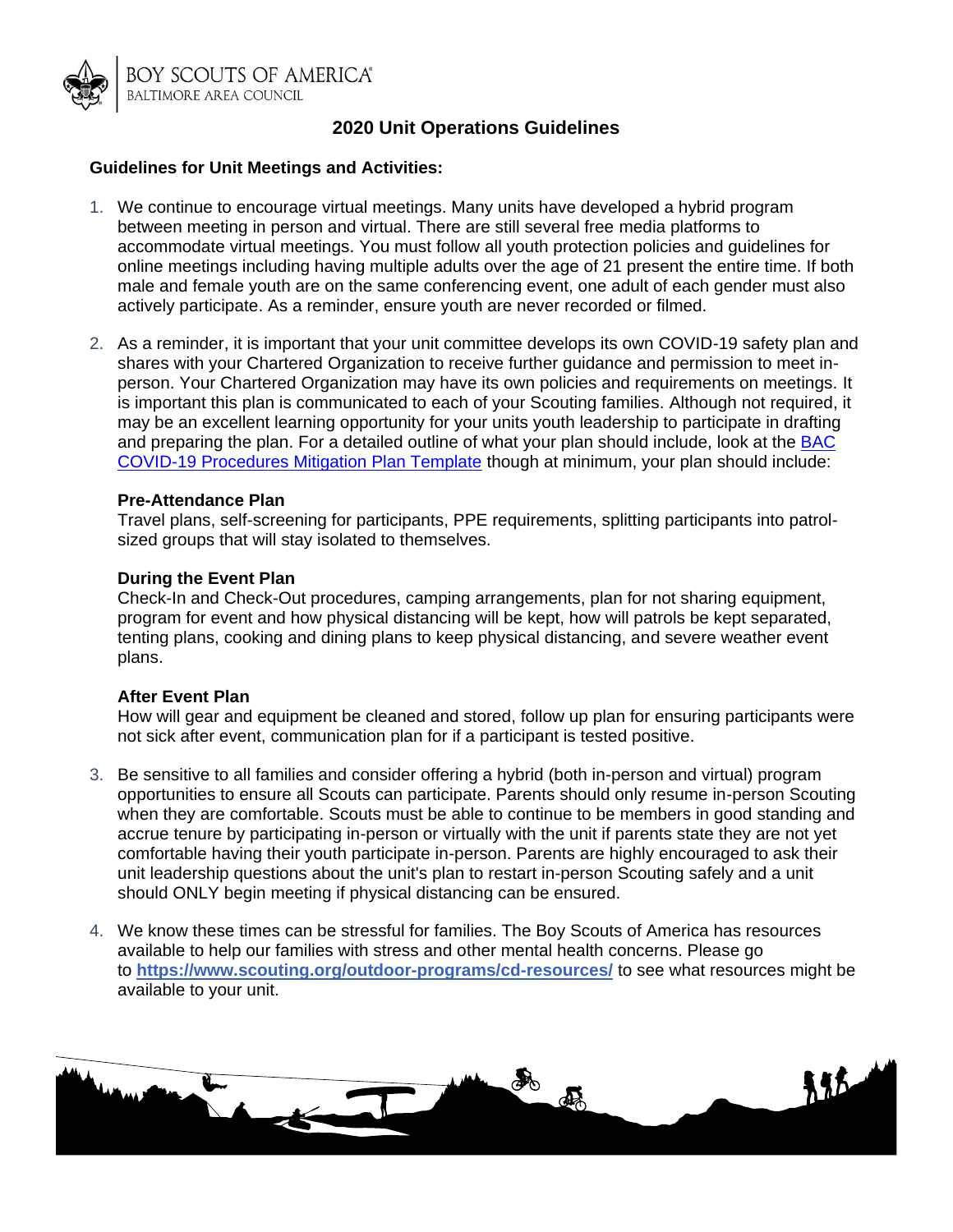

**BOY SCOUTS OF AMERICA® BALTIMORE AREA COUNCIL** 

- 5. Any activities or meetings by the unit should include a COVID-19 communication strategy. It should include a plan for if a member of the unit or their family tests positive for COVID-19 or has been exposed to someone who has tested positive and a contact tracing plan. Despite all precautionary measures, there is always a risk of exposure to communicable diseases. For guidance, please refer to **[https://www.cdc.gov/coronavirus/2019-ncov/php/open](https://www.cdc.gov/coronavirus/2019-ncov/php/open-america/contact-tracing/index.html)[america/contact-tracing/index.html](https://www.cdc.gov/coronavirus/2019-ncov/php/open-america/contact-tracing/index.html)**
- 6. Please follow local, state, and federal guidelines as it pertains to participation in activities. There are specific guidelines that continue to be set for activities such as museum visits, national, county, municipal, and state parks, zoos, and amusement parks. These guidelines can quickly change, so always check local, state, and federal guidelines before you participate in activities. Please familiar yourself with the Maryland Department of Health website and the restrictions for your county. For guidance, please go to **<https://coronavirus.maryland.gov/>**.
- 7. When transporting Scouts, carpooling is highly discouraged. If a unit is planning an activity outside the State of Maryland, please also be aware of certain travel restrictions other states may have including the need for self-quarantining. Learn more about travel guidelines **[here](https://phpa.health.maryland.gov/Documents/07.29.2020%20-%20MDH%20Notice%20-%20Out%20of%20State%20Travel%20Advisory.pdf)**.
- 8. To help reduce the spread of COVID-19 while helping our units fundraise, the Baltimore Area Council highly encourages units to participate only in popcorn or Scout's Own fundraising. There are several options available this fall to keep your families safe including 100% online selling. Be on the lookout for promotions and other resources to help units have fundraising success this fall and winter. Check out **[https://baltimorebsa.org/popcorn](https://baltimorebsa.org/popcorn )** to learn more. If a unit wishes to do a fundraiser outside of popcorn or Scout's Own, the unit must receive prior approval. Please go to **<https://filestore.scouting.org/filestore/pdf/34427.pdf>** to obtain your unit fundraising application. All applications for unit fundraising are subject to approval.
- 9. When meeting as a group please remember:
	- Keep groups small (less than 10 people) with no mixing between groups.
	- To maintain physical distancing.
	- Please make sure there are no restrictions with your desired meeting venue.
	- To wear face coverings.
	- To sanitize the meeting area as well as the equipment used for each activity.
	- To keep attendance for both youth and adults in case contact tracing is needed.
	- To adhere to **[Youth Protection Policies](https://www.scouting.org/health-and-safety/gss/gss01/)**.
	- To ensure hand sanitizer is available (either supplied by the unit or requiring each person to bring their own) with unit and youth leaders encouraging regular use.
	- To encourage everyone to wash their hands with soap and water if available for at least 20 seconds.
	- Review the [BAC COVID-19 Procedures Guide](http://www.baltimorebsa.org/document/broad-creek-memorial-scout-reservation-covid-19-campers-and-camp-events-guide/201026) prior to planning or holding events.

There is also additional guidance that can be found at:

- **<https://www.scouting.org/coronavirus>**
- **[COVID-19 FAQ](https://www.scouting.org/coronavirus/covid-19-faq/)**

While we know these guidelines make Scouting look a little different than normal, we must adhere to these changes for everyone's safety. We look forward to helping our units begin to meet and